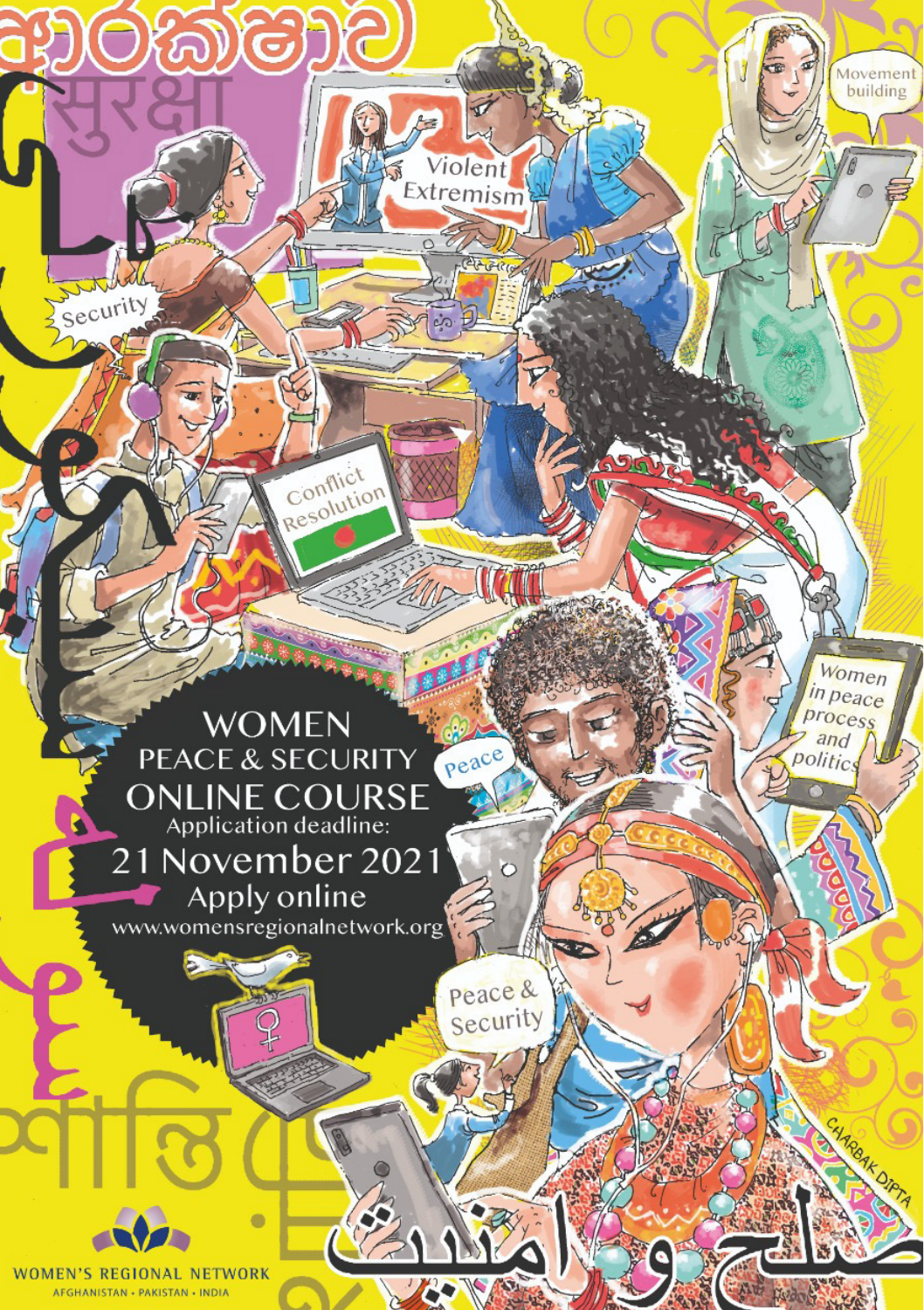#### ABOUT WOMEN'S REGIONAL NETWORK (WRN)

**Founded in 2011, the WRN is a network of women civil society leaders working together to advance women's rights and regional peace in Afghanistan, India and Pakistan. WRN amplifies the voices of conflict-affected women in order to address the interlinked issues of peace and justice, governance and security, within the context of growing militarization in South Asia.**

### ABOUT THE COURSE

In 2017, Women's Regional Network (WRN) had identified gaps in understanding of issues related to women, peace and security (WPS); and the need for information dissemination and perspective building among students and civil society actors in South Asia

The WPS course has been a flagship course of WRN where the selected participants have the opportunity to interact with and be mentored by women peace practitioners, feminist law professionals and eminent activists not only from South Asia but also from other regions of the world. The course will provide a platform for participants from diverse South Asian backgrounds to interact with each other, thereby enriching and deepening their understanding of the issues discussed in the course. WRN is confident that this course will inspire and provide directions to the participants to continue their engagement in the field of women, peace and security.

Over 60 participants from Afghanistan,

India, Pakistan and Sri Lanka have actively participated in the intense and insightful sessions in the last two cycles of the course held in 2018 and 2019. In the current cycle which is scheduled for December 2021, we aim to select 50 participants from among the applicants, based on the quality of their applications. This is with the objective of ensuring deeper interactions during the sessions of the course.

Some of the topics that will be covered in the course are:

- Gender inclusive understanding of peacebuilding and peacekeeping: South Asian perspectives;
- Mapping conflicts and gender: case studies from South Asia:
- Feminist perspectives on justice and reparations:
- State security & human security; and
- Feminist Insights: Women leaders in peace movements and their agenda.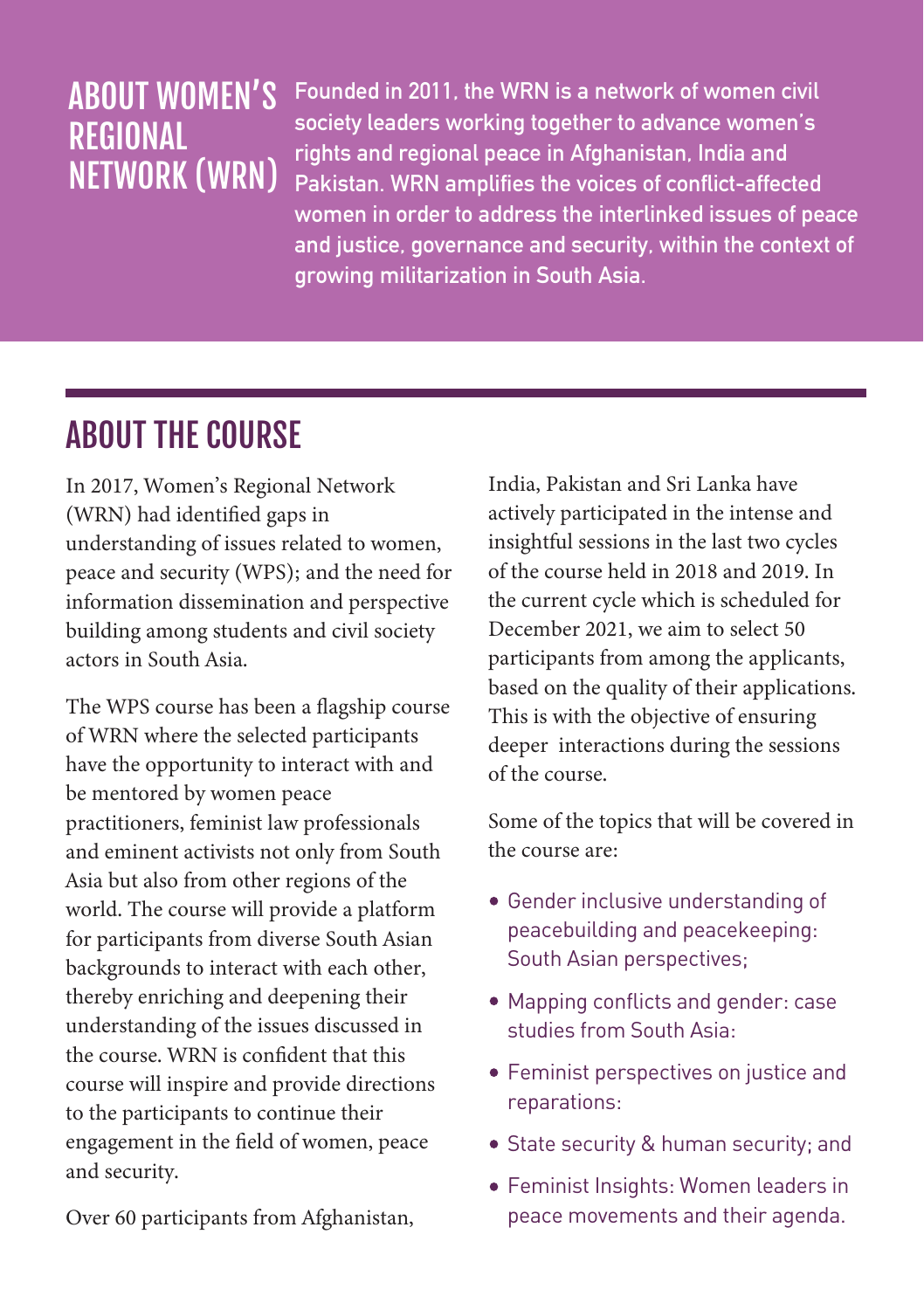## COURSE AIMS

- **•** To introduce the concepts of women, peace, security, justice and accountability to the participants;
- To ensure the concepts are applied and **•** analysed within the local, national and South Asian contexts;
- To understand and use a feminist lens **•** for discourses and deliberations on women, peace, security and justice in the context of conflicts and displacement; and
- To introduce participants to various **•** movements, campaigns and initiatives that contribute to the discourse.

# CRITERIA FOR APPLICANTS

- **•** Recent graduates\*, masters students, research scholars from social sciences and humanities, conflict & peace studies, women & gender studies, law, international relations or other relevant disciplines; OR
- Professionals\*\* including activists, **•** members of nonprofit organisations, community leaders or those working in related fields;

\*Final year undergraduate students will be considered in exceptional circumstances!

\*\*No age restrictions are applicable!

| <b>COURSE</b><br><b>PARTICIPATION</b><br>FEE | A nominal amount of US\$ 10 will be charged from the<br>selected participants. The link for payment will be sent to<br>the selected participants.<br>Limited Scholarship support available for those unable to<br>pay the fee.<br>No participation fee for participants from Afghanistan. |
|----------------------------------------------|-------------------------------------------------------------------------------------------------------------------------------------------------------------------------------------------------------------------------------------------------------------------------------------------|
| <b>COURSE</b><br><b>REQUIREMENTS</b>         | • Regular attendance<br>• Active participation in the sessions<br>• Preparation for each session through assigned readings<br>. Prompt completion of assignment for each session<br>• As the course will be conducted in English, a working<br>proficiency of the same is required        |
|                                              | and the company of the company of the company of the company of the company of the company of the company of the<br>the contract of the contract of the contract of the contract of the contract of the contract of the contract of                                                       |

**Note: Course completion certificates will be awarded at the end of the course - subject to satisfactory meeting of the above requirements.**